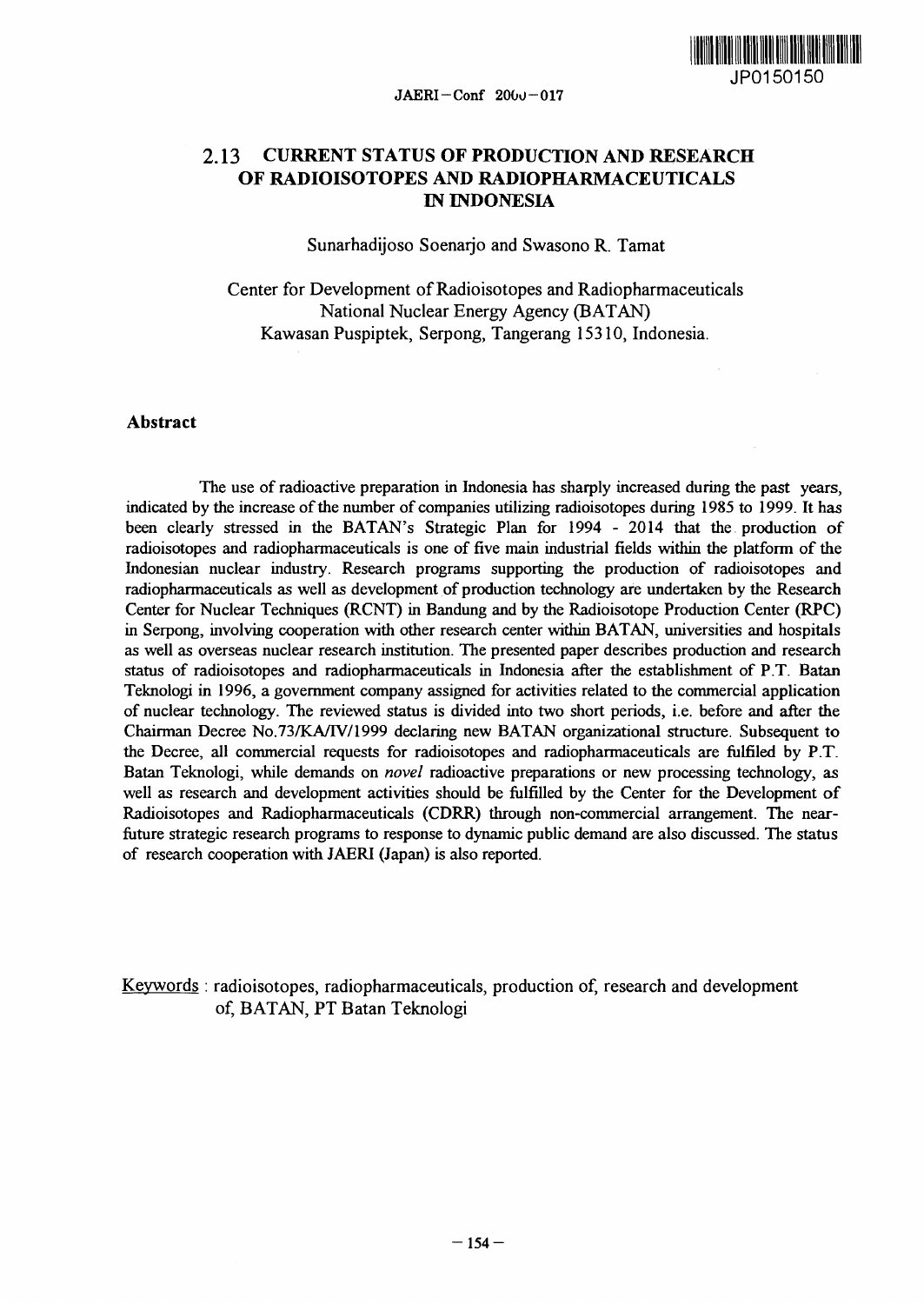### INTRODUCTION

To anticipate increases in radioisotope and radiopharmaceutical applications, the National Atomic Energy Agency, BATAN, in 1989 has established a research reactor and its supporting facilities, including the Radioisotope Production Center (RPC), in Serpong. The RPC since then has produced various radioisotopes and radiopharmaceuticals and has also undertaken programs to improve its ability and capability in developing new products. The production of radioisotopes and radiopharmaceuticals which were formerly performed in the Research Center for Nuclear Technique (RCNT) in Bandung were gradually taken over by the RPC.

Entering the third millenium, BATAN's Strategic Plan (1994 - 2019) [1] clearly stresses that the objective of research and development activities in nuclear technology is public welfare. The Plan indicates that the platform of Indonesian nuclear industry essentially consists of five nuclear industrial fields, i.e. nuclear fuel processing industry, engineering and fabrication of nuclear instrumentation, production of radioisotopes and radiopharmaceuticals, application of radiation and isotopes, and radioactive waste management industry. Therefore, the RPC has an important role in supporting the Indonesian nuclear industry, specifically in radioisotope and radiopharmaceutical production technology.

In May 1996, a government company, PT Batan Teknologi (BT), was established which took over responsibility and function in the production of radioisotopes and radiopharmaceuticals from the RPC, while leaving the research and development function with the RPC. Less than 3 years later however, Presidential Decree No. 197/1998 [2] and BATAN Chairman Decree No.73/KA/IV/1999 [3] have changed many things. According to the Decree, the BATAN organization should be rearranged and its functions should be repositioned and reoriented.

The use of radioactive preparations in Indonesia has sharply increased during the past years, indicated by the increase of the number of companies utilizing radioisotopes. From 36 in 1985, it has increased to approximately twice in 1989, and has become to around 300 in 1999. Specifically, the number of nuclear medicine facilities has increased from 6 in 1985 to 11 in 1990 and has become 18 in 1999.

The presented paper reviews radioisotope and radiopharmaceutical production activities as well as related research and development status in Indonesia since the establishment of P.T. Batan Teknologi in 1996. The review is divided into two short periods, i.e. 1996 - 1998 and 1999 up to now (before and after the Chairman Decree No.73/KA/TV/1999). The mid-term strategic research programs *to* anticipate dynamic changes on public demands are also presented covering programs performed in the CDRR Serpong as well as in CRDNT Bandung.

#### R & R STATUS IN 1996 - 1998.

As a consequence of the establishment of PT Batan Teknologi, the (then) RPC transfered all of the production facilities, including building, chemicals and materials, and therefore has no more activities in the production of radioisotopes and radiopharmaceuticals. The RPC activities were then concentrated on research and development in production and processing technology of radioisotopes and radiopharmaceuticals. On the other hand, commercial production of radioisotopes and radiopharmaceuticals, as well as distribution to the market, were carried out solely by PT Batan Teknologi.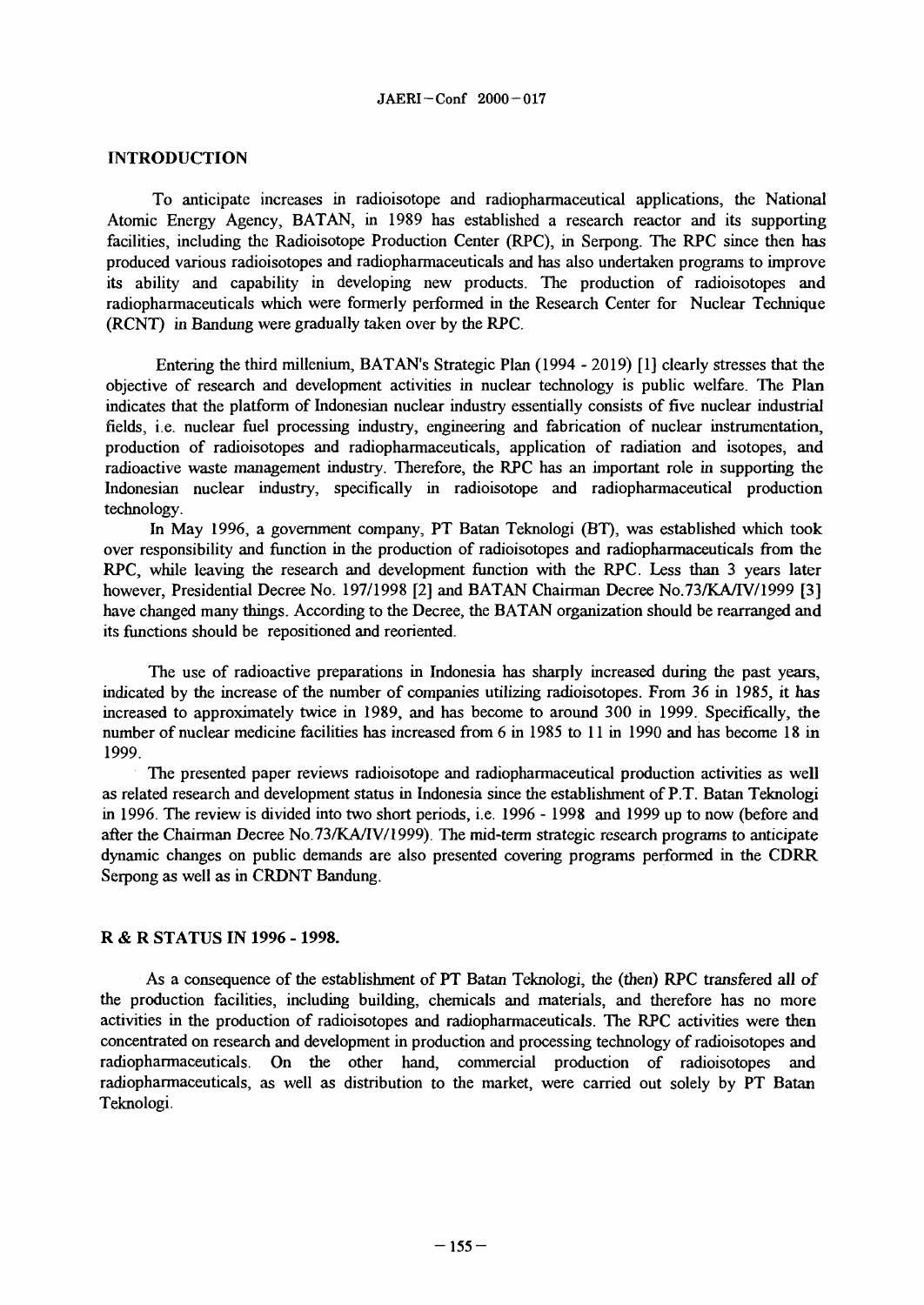Table 1 shows radioisotopes and radiopharmaceuticals total production by PT Batan Teknologi in 1997 and 1998. The products were supplied to domestic market except for <sup>99</sup>Mo,  $^{131}$ I and  $^{32}$ P which were supplied also to Malaysia and China. Considering that the production and commercial activities have been started from 1989, the company activities should be reevaluated and redirected.

Subsequent to the establishment of PT Batan Teknologi, the RPC with the remaining facilities and manpower has redefined itself towards research programs on radioisotope and radiopharmaceutical processing technology, i.e.

- a. Production technology of primary radioisotopes.
- b. Recovery technology for enriched target materials.
- c. Separation technology of fission radioisotopes from low enriched <sup>235</sup>U irradiated target.
- d. Improvement in radioanalytical techniques of radioactive preparations.
- e. Production technology of radiopharmaceuticals for diagnosis, therapy and radioimmunology.
- f. Synthesis of ligand compounds for radiopharmaceutical substrates.

Table 2 shows some developments on radioisotopes and radiopharmaceuticals performed by RPC in 1997-1998. Other related researches performed in the Research Center for Nuclear Techniques (RCNT) are also presented.

### R & R STATUS AFTER THE DECREE NO. 1971998

Toward the end of 1998, a new Presidential Decree No. 197/1998 on nuclear energy was declared. Consequently, the BATAN organization should be rearranged and its functions should be repositioned and reoriented. The new BATAN organizational structure was then declared by the Chairman Decree No.73/KA/IV/1999 in April 1999, which also formulated its new functions. In the Decree, the Center for Development of Radioisotopes and Radiopharmaceuticals (CDRR) is established to cover all the remaining facilities, activities, and function of the previously RPC after its commercial activities were reassigned to PT Batan Teknologi. The new BATAN organization has also established Center for Research and Development of Nuclear Techniques (CRDNT, then was RCNT) and reinstall its function in research and development of radioisotopes and radiopharmaceuticals.

At that stage, the CDRR as an institution for the technology development of radioisotope and radiopharmaceutical processing has developed itself to be capable also in performing research and development on preparation and utilization of radioactive compounds. On the other hand, PT. Batan Teknologi has so far be able to produce only old generation (1970-1980s) radioisotopes and radiopharmaceuticals, whereas *new* and better radiopharmaceuticals which have been known by general public were fulfilled by imported products.

Since the PT Batan Teknologi reluctantly supplied non-commercial radioisotopes or radiopharmaceuticals, therefore most public request on such preparation was thus directed to the CDRR. Consequently, production of radioisotopes and radiopharmaceuticals was carried out by both PT Batan Teknologi and the CDRR. The CDRR produces and supplies radioactive preparations for noncommercial applications as in research, clinical test, local science and technology development, etc. Simultaneously, the CDRR has to continue with its original function in technology development of radioisotopes and radiopharmaceuticals.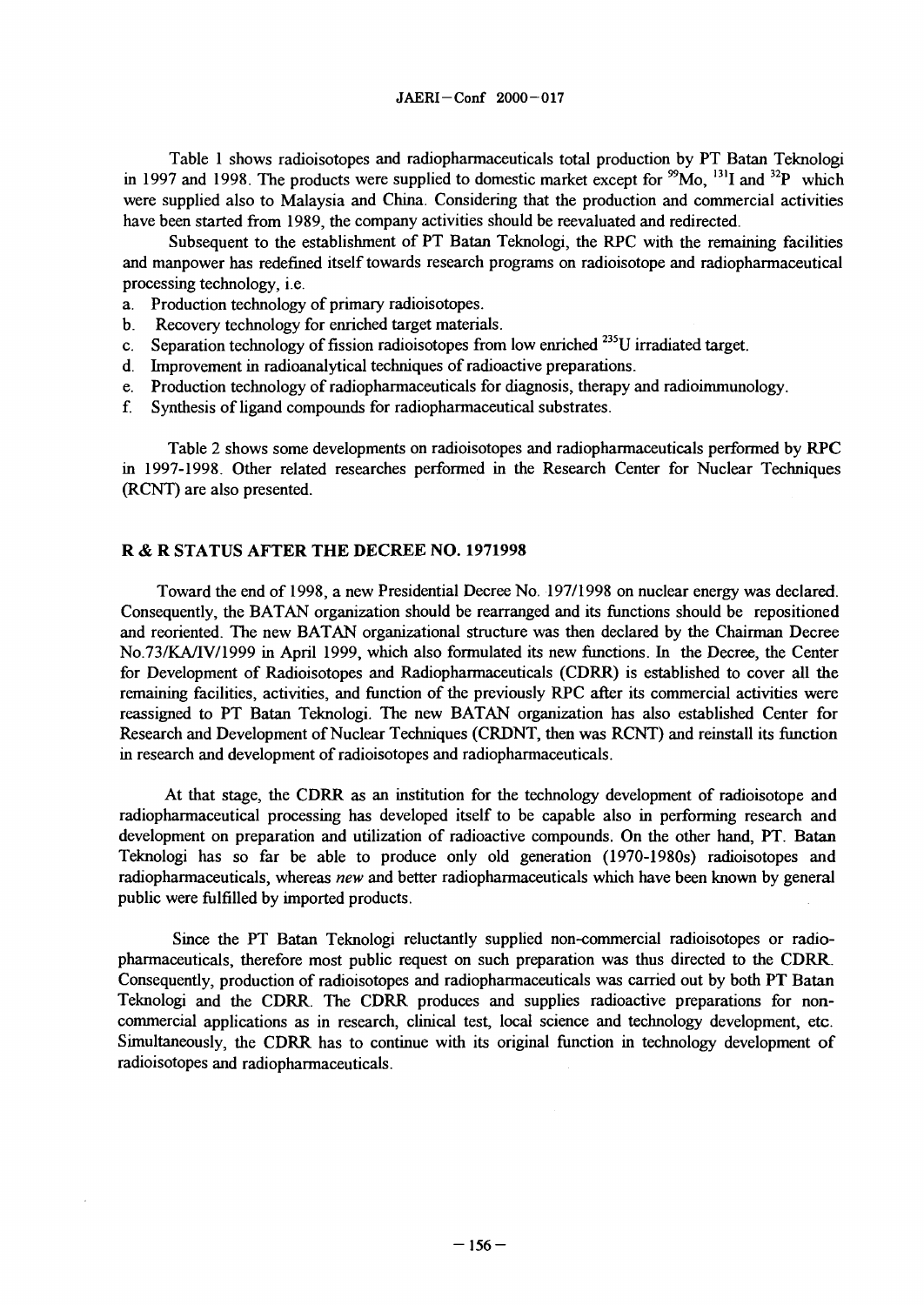Table 3 shows some research and developments which are still progressing, while some developments have been delivered to users (mostly to hospitals) which can be commercialized later. Basic research in radioisotopes and radiopharmaceuticals to support these programs are mainly carried out by the CRDNT in Bandung.

Table 4 shows all radioisotopes and radiopharmaceuticals delivered by the CDRR from January to October 1999 for medical and non-medical applications. It can be seen that the CDRR was requested also to supply radioactive preparations which have never been prepared before, such as potassium iodate  $(^{131}I)$ , dibromo( $^{82}Br$ )-benzene,  $^{86}Rb+$  and  $^{41}Ar$  gas. The CDRR also has data showing hundreds companies using long half-life radioisotopes for industrial purposes such as in level gauges, thickness gauges, and flow gauges.

#### **MID-TERM RESEARCH PROGRAMS.**

Radioisotope and radiopharmaceutical applications in Indonesia are predicted to be growing fast in the near future. An effort to master and to improve production technology is absolutely necessary in order to endeavour the dynamic public demands. On one hand, increase in radioisotope demands should be responded accordingly and should trigger scientists to develop alternative radioisotopes, new radioactive preparations, and new radioisotopes applications. On the other hand, improved technology should also push more application of nuclear technology in the society.

As has been known that many radioisotopes can be produced also by particle bombardment in the cyclotron, and the demands for radiopharmaceuticals are not limited to radiodiagnostic agents, but also to radiotherapeutic compounds. With the availability of the reactor and cyclotron, it is understandable that expectation to meet various demands are very high. The GA Siwabessy Reactor is known as a multi-purpose reactor suitable for producing radioisotopes by neutron activation or by fission of <sup>235</sup>U. Having a thermal neutron flux of 2.4 x  $10^{14}$  n. cm<sup>-2</sup>. sec<sup>-1</sup> in the central irradiation position (CIP) and  $1.4 \times 10^{14}$  n. cm<sup>-2</sup>, sec<sup>-1</sup> in the beryllium reflector irradiation positions, the reactor is able to produce high quality radioisotopes by short-time and efficient irradiation.

To exploit the cyclotron better, BATAN has modified the cyclotron from initially a positive ion cyclotron to a negative ion cyclotron [5]. With the modification, the operational proton-beam performance for radioisotope production purpose is better than before. Installation of a beam profile viewing system has also succeeded as to facilite a better and stable irradiation efficiency. Installation of gas target irradiation facility is now progressing which could add alternative radioisotope available for  $a$ labelling, such as  $^{123}$ I.

Considering all the facts, the CDRR mid-term program has been reoriented towards strategic programs on the development of radioisotopes and radiopharmaceuticals. Execution of the programs will be improved involving other research units within BATAN, domestic hospitals or universities, and even overseas research institutions such as JAERI (Japan) and ANL (United States) and IAEA. Some of these strategic programs which are carried out in cooperation with other institution are presented in Table 5.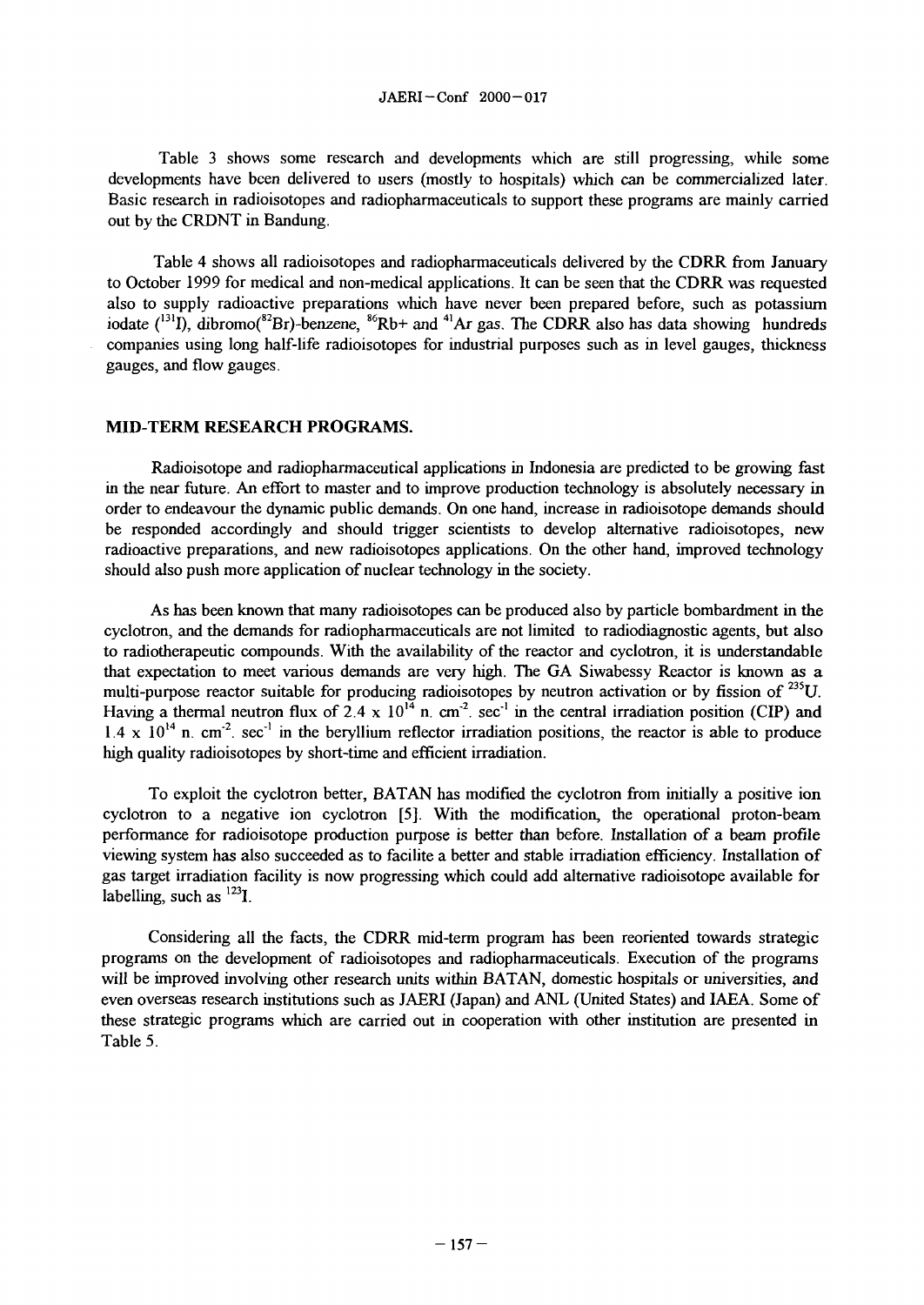The development of <sup>99</sup>Mo production technology from LEUin cooperation with the ANL has almost completed. Utilization of the technology is now under careful consideration to yield a meaningful impact. Along with the CDRR, the revitalized CRDNT is expected to add more resources for development in radioisotopes and radiopharmaceuticals. Some of the mid term research program now are progressing in CRDNT are : preparation of  $188$ W/ $188$ Re-generator ; formulation of DMSA (basic) and EC radiopharmaceutical kits; preparation of  $^{165}Dy$  for therapy, Glucose-6-( $^{32}P$ ) phosphate; and  $186$ Re<sup>V</sup>-DMSA.

Achievement of all these programs will hopefully support the availability of radioisotopes and radiopharmaceuticals in Indonesia and subsequently will serve for the improvement in the welfare of the Indonesian society.

It is important to mention that cooperation with JAERI in research programs between the **CDRR** and the Department of Radioisotopes has flourished for the last 2 years, particularly in the development of <sup>192</sup>Ir-hair pin and <sup>192</sup>Ir-needles production technology, synthesis of tetrofosmine and separation of HMPAO isomers.

The <sup>192</sup>Ir-needles program is temporarily canceled due to a problem in the purchase of laser welder, although the radiocalorimeter for the program has been installed and calibrated in a newly furnished room. The first target irradiation will be carried out soon after the reactor yearly maintenance in Dec 1999 - Jan 2000. Preliminary studies on dose calculation and application test are simultaneously performed with the participation of scientist from the CRDNT and radiotherapists in Hasan Sadikin Hospital Bandung. The programs are expected can be finalized and followed by clinical trials in three hospitals, i.e. Hasan Sadikin Hospital for the <sup>192</sup>Ir-hairpin, Dharmais and Cipto Mangunkusumo Hospitals in Jakarta for the <sup>192</sup>Ir-needles.

Other cooperation with JAERI in the synthesis of tetrofosmine has reached the first synthetic step producing an intermediate compound which was characterized and confirmed as 1,2-bis- (phosphino)-ethane by IR-spectrophotometric, elemental analysis and GC-Mass Spectrometric methods. Cooperation in the separation of HMPAO stereoisomers is progressing using modified crystallization method. The isolated compounds are analyzed using HPLC and compared with the HMPAO standard received from the IAEA (Vienna). Some isolated compounds evidently have similar chromatographic pattern with that of the HMPAO standard. Further investigation will be proceeded.

The CPZ cooperative program was rather unfortunately delayed due to the shipment of the compound. The compound was just recently used in experiment, and a preliminary report indicated that the absorption of the CPZ for molibdenum is very high, but the yield of technetium-99m was very low in 4 day observations (below 10%).

## REFERENCES

- 1. BADAN TENAGA ATOM NASIONAL, "Rencana Strategis BATAN 1994-2019 (Revised)", (Including supporting documents), (1997).
- 2. Presidential Decree of Republic Indonesia No. 197/1998.
- 3. BATAN Chairman Decree No.73/KA/TV/1999.
- 5. S. SOENARJO, S. ABRAHAM, H. SURYANTO, W. KLEVEEN, et al "Modifikasi Siklotron CS-30 BATAN Menjadi Siklotron Ion Negatif', **Seminar Nasional Teknologi Akselerator dan Aplikasinya,** PPNY, BATAN, Yogyakarta (1998).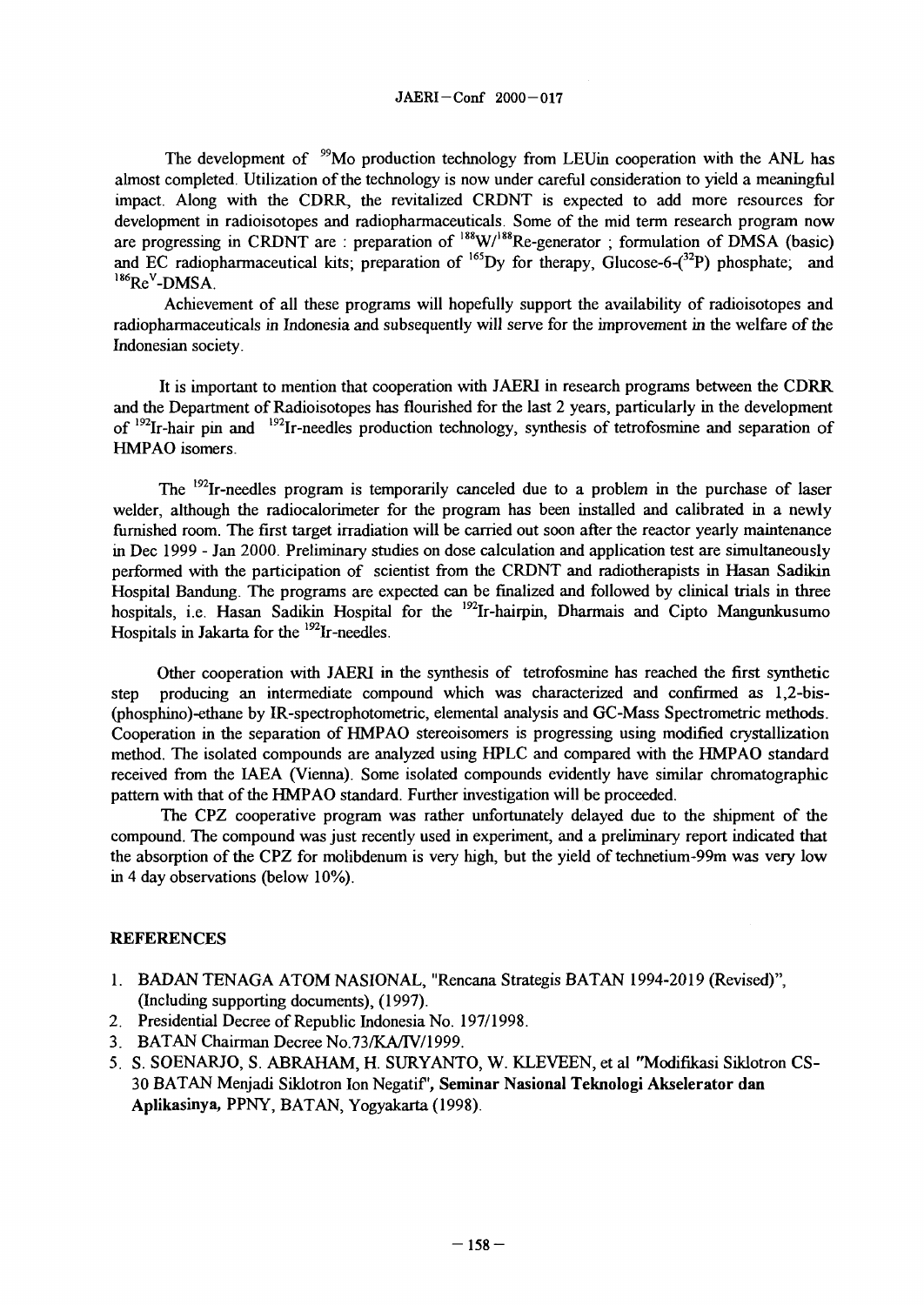- 6. RADIOISOTOPE PRODUCTION CENTER, "Laporan Tahunan Hasil Kegiatan/ Penelitian Proyek Pengembangan Teknologi Produksi Radioisotop dan Radiofarmaka",(1997, 1998, 1999).
- 7. S. SOENARJO, H.SURYANTO, SILAKHUDIN, et al, "Penggunaan Fasilitas Siklotron BATAN Untuk Produksi TaIium-201", **Majalah BATAN, XXV [1/2]** (1992) 26 - 40.
- 8. D. SUKIYATI, M.Y. MUSDJA, "Pemantapan Teknik Pembuatan Obat Suntik Tl-201 Klorida", **Hasil Penelitian Pusat Produksi Radioisotop, No. 1** (1994) 51-60.
- 9. S.R. TAMAT, Y. MUSDJA, B. PURWADI, et al, "Preparation of Samanum-153 Ethylenedi-amine Tetramethylene Phosphonate and Its Biodistribution Studies in Mice", **Hasii Penelitian Pusat Produksi Radioisotop, No. 2** (1995) 107-132.
- 10. S.R. TAMAT, S. SOENARJO, PURWOKO, et al, "Synthesis, Formulation And Evaluation Of Bz-MAG3 In-vivo Kit", **IAEA Research Coordination Meeting On Evaluation Of Use Of Bulk Reagents For Production Of Technetium-99m Radiopharmaceuticals,** Serpong (1994).
- 11. WIDYASTUTI, S. BAGIAWATI, DJOHARLY, et al, "Formulasi Kit Mercaptoacetyl-trigly-cine", **Hasil Penelitian Pusat Produksi Radioisotop, No. 1** (1996) 35 - 48.
- 12. WIDYASTUTI, A. HANAFIAH, YUNILDA, et al, "Formulasi Kit **MIBI** Sebagai Preparat Penatah Jantung", submitted to Jurnal Radioisotop dan Radiofarmaka (1999).

| NO             | <b>PRODUCTS</b>      | <b>TOTAL PRODUCTION</b>           | <b>USERS</b>                |                    |
|----------------|----------------------|-----------------------------------|-----------------------------|--------------------|
|                |                      | 1997                              | 1998                        |                    |
| 1              | Mo-99 bulk           | C <sub>i</sub><br>1.835           | Ci<br>2.002                 | Domestic, Malaysia |
| $\overline{2}$ | $I-131$ bulk         | 368<br>$\mathbf{C}$ i             | 307<br>Ci                   | Domestic, Malaysia |
| 3              | $Ir-192$ bulk        | 27.129<br>Ci                      | 39,355<br>Ci                | Domestic           |
| 4              | Ir-192 sealed source | $pcs^{\overrightarrow{a}}$<br>126 | $pcs$ <sup>a)</sup><br>181  | Domestic           |
| 5              | Tc-99m Generator     | $pcs^{-1}$<br>449                 | $pcs^{\overline{b}}$<br>333 | Domestic           |
| 6              | NaI-131 oral         | Ci<br>106                         | 75<br>Ci                    | Domestic           |
| $\overline{7}$ | NaI-131 injection    | 2.85 <sub>Ci</sub>                | 2.97Ci                      | Domestic           |
| 8              | NaI-131 capsules     | 22 mCi                            | 74 pcs @ 100 uCi            | Domestic           |
| 9              | I-131-Hippuran       | 3.8 Ci                            | 5.5 Ci                      | Domestic           |
| 10             | <b>MDP</b> Kit       | 524 single dose                   | 1041 single dose            | Domestic           |
|                |                      | vials                             | vials                       |                    |
| 11             | <b>DTPA Kit</b>      | 264 single dose                   | 775 single dose             | Domestic           |
|                |                      | vials                             | vials                       |                    |
| $12 \,$        | Zn-65-Piptag         | 100 pcs $\overline{c}$ )          | 500 pcs $\degree$           | Domestic           |
| 13             | P-32 bulk            | 7.5 Ci                            |                             | Domestic, China    |

**Table 1.** Production of Radioisotopes and Radiopharmaceuticals in 1997 and 1998. (By P.T. Batan Teknologi).

Remarks: a). alternatively 70-80 Ci, 80-90 Ci or 90-100 Ci <sup>192</sup>Ir per piece

b). nominal of 200 mCi  $^{99}$ Mo per generator.

c).  $6 - 8$  mCi<sup>65</sup>Zn per piece.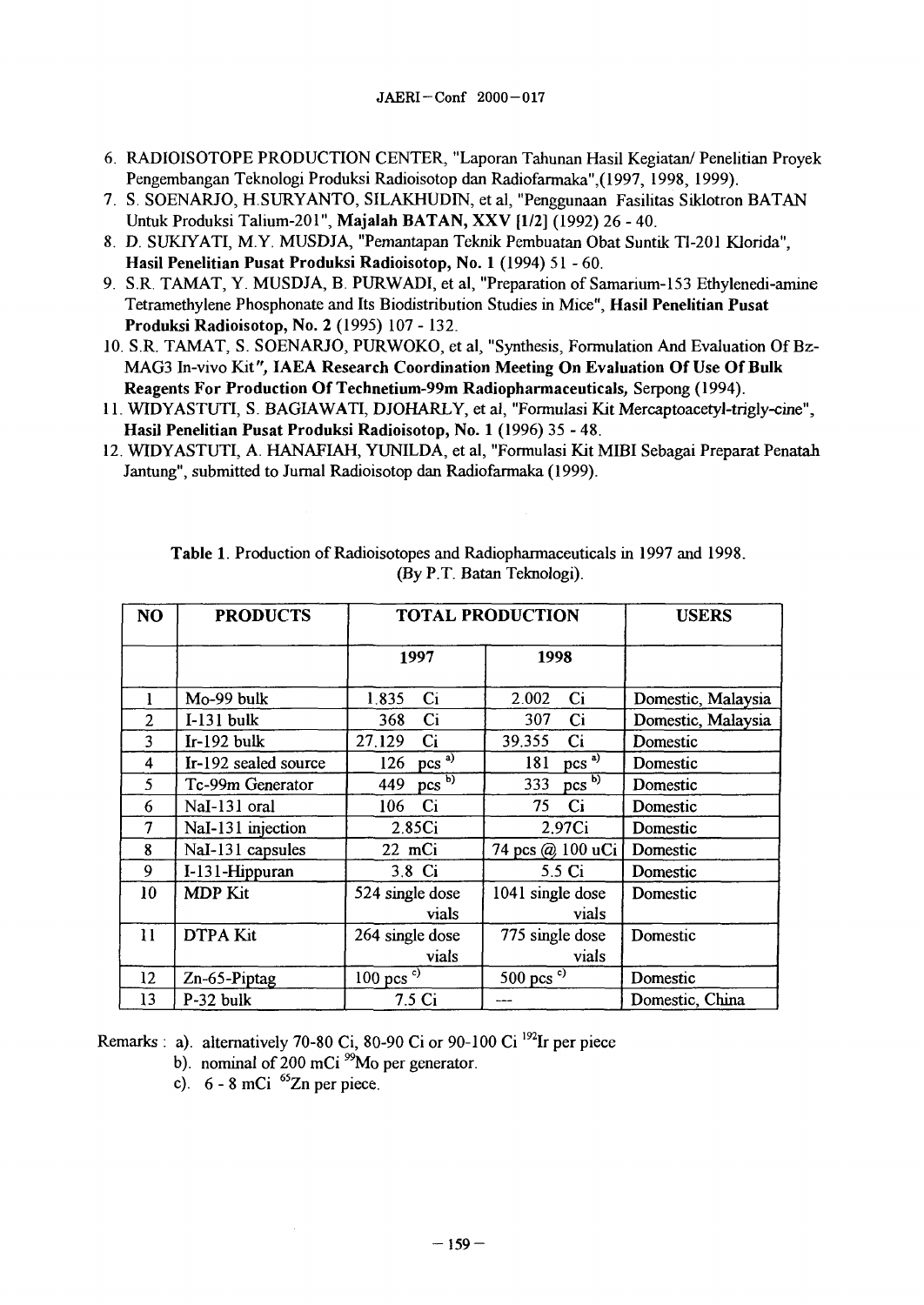| NO                      | <b>RESEARCH TOPICS</b>                                                                                                          | <b>REMARKS</b>                                                                           |
|-------------------------|---------------------------------------------------------------------------------------------------------------------------------|------------------------------------------------------------------------------------------|
|                         |                                                                                                                                 |                                                                                          |
| $\mathbf{I}$            | <sup>125</sup> I Production Technology                                                                                          | Preparation of $^{125}$ I from enriched $^{124}$ Xe                                      |
| $\overline{2}$          | Development of 2-Steps-AFP IRMA Kit                                                                                             | Technology improvement                                                                   |
| 3                       | Preparation of HBsAg- <sup>125</sup> I Tracer                                                                                   | Technology improvement                                                                   |
| $\overline{\mathbf{4}}$ | Preparation of Hepatitis C-RIA Kit                                                                                              | Technology improvement                                                                   |
| 5                       | Determination of Thallium in <sup>201</sup> Tl-Process-<br>ing Waste                                                            | Recovery of enriched <sup>203</sup> Tl target from<br><sup>201</sup> Tl processing waste |
| 6                       | Analysis of 89Sr and 90Sr in Fission-99Mo<br>Product by Cerenkov Method                                                         | Quality Control Improvement on Fission-<br><sup>99</sup> Mo Product                      |
| $\overline{7}$          | Development and Manufacturing of<br><b>Cyclotron Critical Components</b>                                                        | Improvement in Cyclotron Technology                                                      |
| 8                       | Effect of Co-ligands on the Quality of MDP<br>Kit.                                                                              | Alternative in Radiopharmaceutical Kit                                                   |
| 9                       | Preparation of Immunoglobulin Kit and<br>Labeling with <sup>99m</sup> Tc.                                                       | Alternative in Radiopharmaceutical Kit                                                   |
| 10                      | Synthesis and Characterization of<br>3-Bromo-2,4,6-Trimethylacetanilido-<br>imminodiacetic Acid                                 | Alternative in Radiopharmaceutical Kit                                                   |
| 11                      | In Vitro Test on the Biochemical Behaviour<br>of <sup>153</sup> Sm-EDTMP Produced by RPC                                        | Improvement of Radiopharmaceutical<br>Preparations                                       |
| 12                      | Separation of Fission Produced <sup>131</sup> I and Its<br>Utilization for Preparation of <sup>131</sup> I-Labelled<br>Molecule | Improvement of Radioisotope and<br>Radiopharmaceutical Preparations                      |
| 13                      | Production of <sup>99</sup> Mo Using Low Enriched<br>Uranium                                                                    | Separation of fission produced<br>radioisotopes using low enriched <sup>235</sup> U.     |
| 14                      | Synthesis and Characterization of MIBI<br>and MAG-3 and Formulation as Radio-<br>pharmaceutical Kits                            | Alternative in Radiopharmaceutical Kit                                                   |
| 15                      | Synthesis and Characterization of PETS,<br>ESD and Pn(AO) <sub>2</sub> Ligand Compounds                                         | Improvement of ligand compounds for<br>Radiopharmaceutical Kits.                         |
| 16                      | Synthesis and Characterization of<br>Wolfram-Phtalocyanine                                                                      | Target compound for primary<br>radioisotope of <sup>188</sup> W.                         |

| Table 2. Research topics on radioisotopes and radiopharmaceuticals |  |  |  |
|--------------------------------------------------------------------|--|--|--|
| carried out by RPC and RCNT during 1996 - 1998 <sup>*</sup> ).     |  |  |  |

Note : \*). No. 1 to No. 14 were resumed from Annual Research Report of the Development Project on Radioisotope and Radiopharmaceutical Production Technology, RPC, BATAN, Fiscal Year of 1996/1997 to 1998/1999 [6]. No. 15 and No. 16 were performed in the RCNT, Bandung.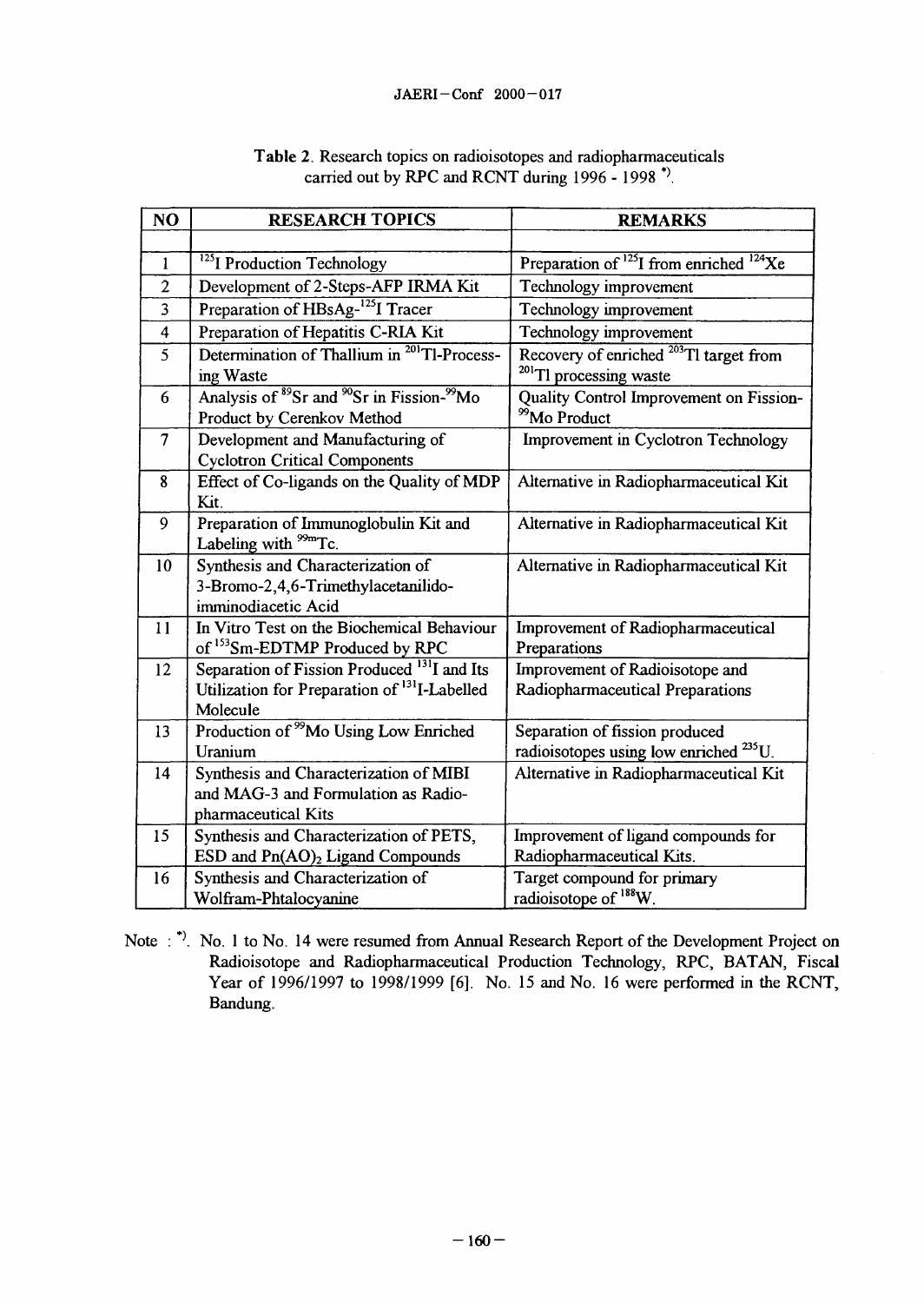| NO             | <b>PRODUCT OR</b><br><b>RESEARCH TOPICS</b>                                                     | <b>APPLICATION OR</b><br><b>PURPOSE</b>      | PRESENT STATUS                                      |
|----------------|-------------------------------------------------------------------------------------------------|----------------------------------------------|-----------------------------------------------------|
| $\mathbf{I}$   | <sup>201</sup> Tl-Chloride chemical aspects<br>[7,8]                                            | Diagnosis of<br>cardiovascular disease       | Produced on request                                 |
| $\overline{2}$ | $\frac{153}{153}$ Sm-EDTMP various<br>formulations [9]                                          | Therapy of bone<br>metastatic cancer         | Produced on request                                 |
| $\overline{3}$ | <sup>153</sup> Sm-Hydroxyapatite/FHMA                                                           | Therapy of rheumatoid<br>arthritis           | <b>Clinical test</b>                                |
| $\overline{4}$ | Cerebroscan (HMPAO) Kit                                                                         | Diagnosis of brain blood<br>perfusion        | Reproducibility of<br>synthetic procedure           |
| 5              | Renoscan (MAG <sub>3</sub> ) Kit [10,11]                                                        | Diagnosis of kidney<br>filtration function   | On stock                                            |
| 6              | Cardioscan (MIBI) Kit [12]                                                                      | Diagnosis of cardiac<br>blood perfusion      | On stock                                            |
| $\tau$         | Hepatitis C RIA Kit ( <sup>125</sup> I)                                                         | In-vitro diagnosis of<br>Hepatitis C         | Validation test                                     |
| 8              | CEA and AFP RIA Kits $(^{125}I)$                                                                | In-vitro diagnosis of soft-<br>tissue tumors | Validation test                                     |
| 9              | HBsAg and Anti HBs RIA/<br>IRMA Kit $(^{125}I)$ .                                               | In-vitro diagnosis of<br>hepatitis B         | Production and assay<br>services on request         |
| 10             | T3 / T4 / TSH RIA Kit (1251)                                                                    | In-vitro diagnosis of<br>thyroid function    | Produced on request                                 |
| 11             | $131$ <sub>I</sub> -Lipiodol                                                                    | Synergic therapy of<br>hepatomas             | Produced on request                                 |
| 12             | $\frac{111}{\text{In production technology}}$                                                   | Primary radioisotope for<br>medical purposes | Early experiment                                    |
| 13             | <sup>188</sup> Re production technology                                                         | Primary radioisotope for<br>medical purposes | Early experiment                                    |
| 14             | Recovery of <sup>203</sup> Tl and <sup>235</sup> U from<br>post-production waste                | Recovery of enriched<br>target material      | Reproducibility of<br>process procedure             |
| 15             | <sup>186</sup> Re-HEDP/EDTMP                                                                    | Therapy of bone<br>metastatic cancer         | Preliminary<br>experiment                           |
| 16             | Synthesis, characterization and<br>biological distribution of <sup>99m</sup> Tc-<br><b>TADT</b> | Radiopharmaceutical for<br>brain imaging     | Preliminary<br>experiment                           |
| 17             | DMSA Kit ( <sup>99m</sup> Tc and <sup>186</sup> Re)                                             | Diagnosis of medullar<br>thyroid carcinoma   | <b>Biological distribution</b><br>and clinical test |

## **Table 3.** Research and Development of Radioisotopes and Radiopharmaceuticals by CDRR and CRDNT in 1998-1999.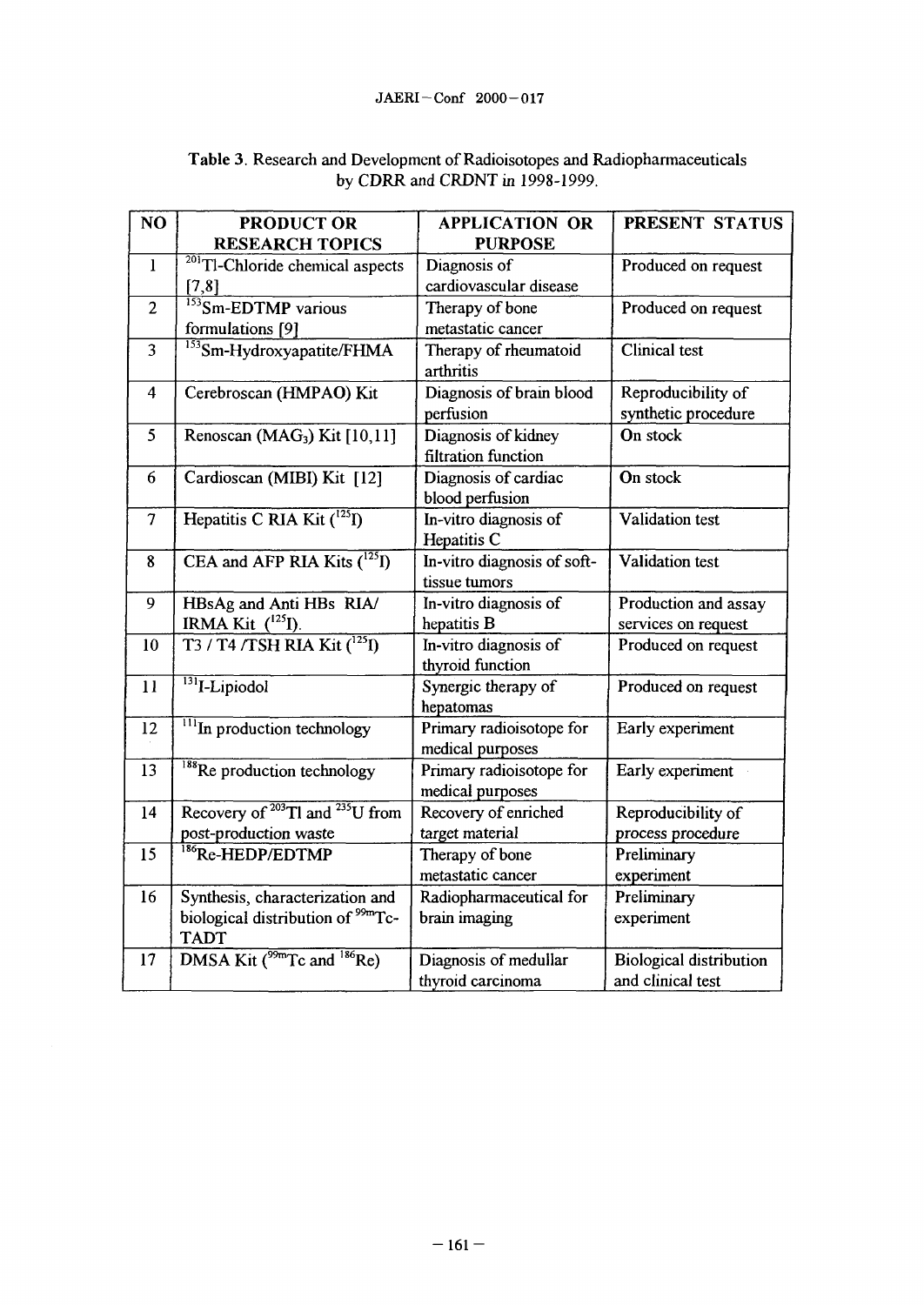| NO             | <b>PRODUCT</b>                                    | <b>TOTAL</b> | <b>USER</b>    |               | <b>REMARKS</b>     |
|----------------|---------------------------------------------------|--------------|----------------|---------------|--------------------|
|                |                                                   |              | <b>MEDICAL</b> | <b>OTHERS</b> |                    |
|                |                                                   |              |                |               |                    |
|                | $K^{131}$ IO <sub>3</sub>                         | 72 mCi       |                | $\mathbf X$   | Incidental         |
| $\overline{2}$ | $\overline{K^{82}}Br$                             | 2.772 mCi    |                | X             | Incidental         |
| 3              | $198$ Au foil                                     | 1.759 mCi    |                | $\mathbf x$   | Incidental         |
| 4              | $\frac{89}{2}$ Sr (NO <sub>3</sub> ) <sub>2</sub> | 47 mCi       |                | $\mathbf x$   | Incidental         |
| 5              | $153$ Sm-EDTMP                                    | 595 mCi      | $\mathbf{X}$   |               | Frequently         |
| 6              | <sup>131</sup> I-Lipiodol                         | 53 mCi       | $\mathbf{X}$   |               | Incidental         |
| $\overline{7}$ | $Na131I$ oral solution                            | 15 mCi       | $\mathbf X$    |               | Incidental         |
| 8              | Cardioscan                                        | 101 vials    | $\mathbf X$    |               | single dose vials, |
|                | (MIBI) Kit                                        |              |                |               | frequently         |
| 9              | Renoscan                                          | 29 vials     | $\mathbf{X}$   |               | single dose vials, |
|                | $(MAG3)$ Kit                                      |              |                |               | frequently         |
| 10             | $86$ Rb                                           | 12 mCi       |                | X             | incidental         |
| 11             | 41 <sub>Ar</sub>                                  | 10 Ci        |                | X             | incidental         |
|                |                                                   |              |                |               |                    |

# **Table 4.** Radioisotopes and Radiopharmaceuticals supplied by the CDRR in 1999 (January to October 1999).